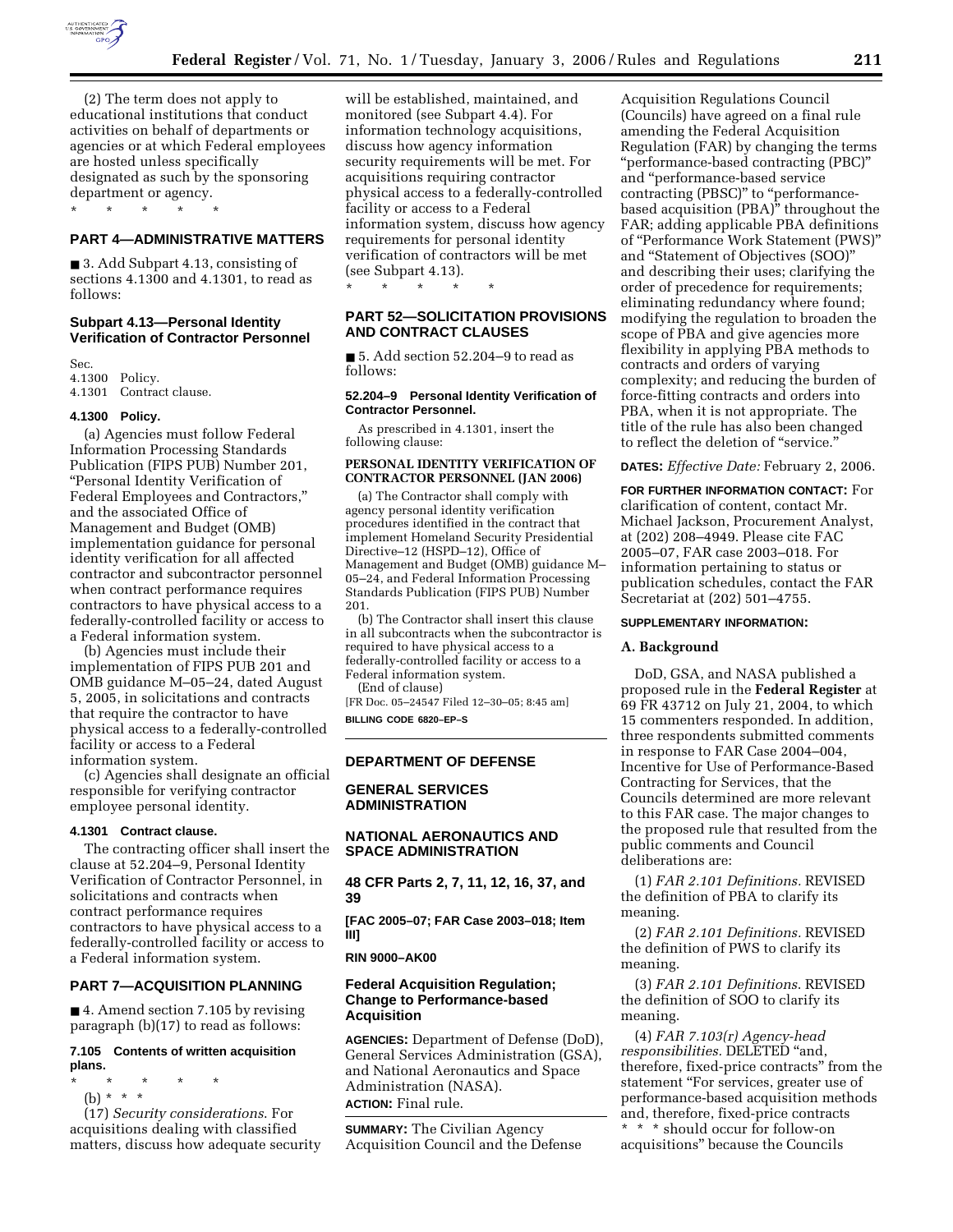believe the appropriate contract type is based on the level of risk and not the acquisition method.

(5) *FAR 11.101(a)(2) Order of precedence for requirements*  documents. DELETED "or function" because the Councils concluded that the term "function" could be confused with ''detailed design-oriented documents'' at 11.101(a)(3) thus confusing the order of precedence for requirements documents.

(6) *FAR 16.505(a)(3) Ordering (IDIQ).*  CHANGED ''performance work statements must be used to the maximum extent practicable'' to ''performance-based acquisition methods must be used to the maximum extent practicable'' since either a SOO or PWS can be used in the solicitation.

(7) *FAR 37.000 Scope of subpart.*  ADDED "or orders" after "contracts" to clarify the Subpart applies to contracts and orders.

(8) *Various Subparts in Part 37.*  CHANGED the terminology from ''performance-based service acquisitions'' to ''performance-based acquisitions'' since Part 37 only relates to service acquisitions.

(9) *FAR 37.102(e), Agency program officialsresponsibility.* ADDED a requirement that the agency program officials describe the need to be filled using performance-based acquisition methods to the maximum extent practicable to facilitate performancebased acquisitions.

(10) *FAR 37.601, Performance-based acquisitions.* General provisions as follows:

(a) REBASELINED the rule to the current baseline. Updated baseline used in the proposed rule to reflect the current FAR baseline.

(b) DELETED 37.601(a) of the proposed rule which stated the principal objectives of PBAs since the principal objectives are addressed in the definition.

(c) RELOCATED and revised the detailed provisions for performance standards to a new FAR section, 37.603, to permit expanded coverage. The Councils clarified the language to indicate that performance standards must be measurable and ADDED ''method of assessing contractor performance'' to the required elements of a PBA since the quality assurance surveillance plan is not a mandatory element and contractors should know how they will be assessed during contract performance.

(d) REVISED the performance incentives coverage to simply refer to the provisions at 16.402–2 since the only unique requirement for PBAs is the requirement that performance

incentives correspond to the performance standards.

(11) *FAR 37.602, Performance work statements*:

(a) In paragraph (b) REVERTED back to the existing FAR coverage with minor modifications because the Councils believe the prior coverage correctly detailed the requirements.

(b) In paragraph (c), REVISED SOO coverage to clarify that the SOO is a solicitation document and that performance objectives are the required results.

(12) *FAR 37.603, Performance standards.* ADDED coverage to clarify that performance standards must be measurable and structured to permit assessment of the contractor's performance.

(13) *FAR 37.604, Quality Assurance:*  (a) RETITLED the section to Quality Assurance Surveillance Plans to be consistent with FAR terminology.

(b) REVISED the coverage to simply refer to Subpart 46.4 since the same requirements apply for PBAs.

(c) ADDED coverage to clarify that the Government prepares the quality assurance surveillance plan when the solicitation uses a PWS and that contractors may be required to submit a quality assurance surveillance plan when the solicitation uses a SOO.

(14) *FAR 37.602–3, Selection procedures.* DELETED the coverage since there are no unique requirements for PBAs.

(15) *FAR 37.602–4, Contract type.*  DELETED the coverage since there are no unique requirements for selecting contract type for PBAs.

(16) *FAR 37.602–5, Follow-on and repetitive requirements.* DELETED the coverage since there are no unique requirements for PBAs.

The Councils made changes based on the belief that performance-based acquisitions share many of the features of non-performance-based acquisitions. Only those features that are unique to PBA are set forth in subpart 37.6. Features that are similar, such as the Government's ability to take deductions for poor performance or nonperformance of contract requirements under the Inspections clause, were not included. Therefore, the absence of a specific authority in subpart 37.6 should not be construed as meaning that the authority does not exist under another part of the FAR.

## **Disposition of Public Comments**

# **a. Definitions FAR 2.101.**

*Comment(s):* Performance-Based Acquisition. One commenter said the definition of performance-based acquisitions is unclear, wordy and

obscure and that the demand for ''clear, specific, and objective terms with measurable outcomes'' was especially troublesome. The same commenter also said the definition appears to encompass both supplies and services and asked if ''structuring all aspects'' means ''describing service requirements.'' Another commenter said a performance-based service acquisition is a subset of performance-based acquisitions and recommended developing a separate definition for performance-based service acquisitions and deleting the last sentence from the definition of performance-based acquisitions. Another commenter recommended revising the definition to permit "objective or subjective terms" since 37.601(c)(2) clearly permits the use of subjective standards.

*Disposition:* The Councils revised the definition to state performance-based acquisition ''means an acquisition structured around the results to be achieved as opposed to the manner by which the work is to be performed.'' The Councils note the performance-based acquisition definition does encompass both supplies and services; however, the Councils do not believe a separate definition for performance-based service acquisitions is needed and believe adding a definition for performancebased service acquisition would necessitate a new definition for performance-based supply acquisition with the only difference being one definition would say ''service'' and the other would say "supply."

*Comment(s):* Performance Work Statement (PWS). (a) One commenter recommended defining a PWS as ''a statement of work that describes service requirements in terms of the results that the contractor must produce instead of the processes that it must use when performing.'' The same commenter also questioned the difference between technical, functional, and performance characteristics and said it will be hard to implement the requirement for ''clarity, specificity, and objectivity'' at the working level "especially for long" term contracts (one year or longer).'' Another commenter recommended defining a PWS as ''a statement that identifies the agency's requirements in clear, specific, measurable, and objective terms that describe technical, functional, and performance characteristics'' because many PWSs are vague and impossible to measure and the lack of measurable outcomes allows the Government to apply subjective judgment that may lead to unfair contractor penalties. Another commenter recommended changing the definition to specifically state that the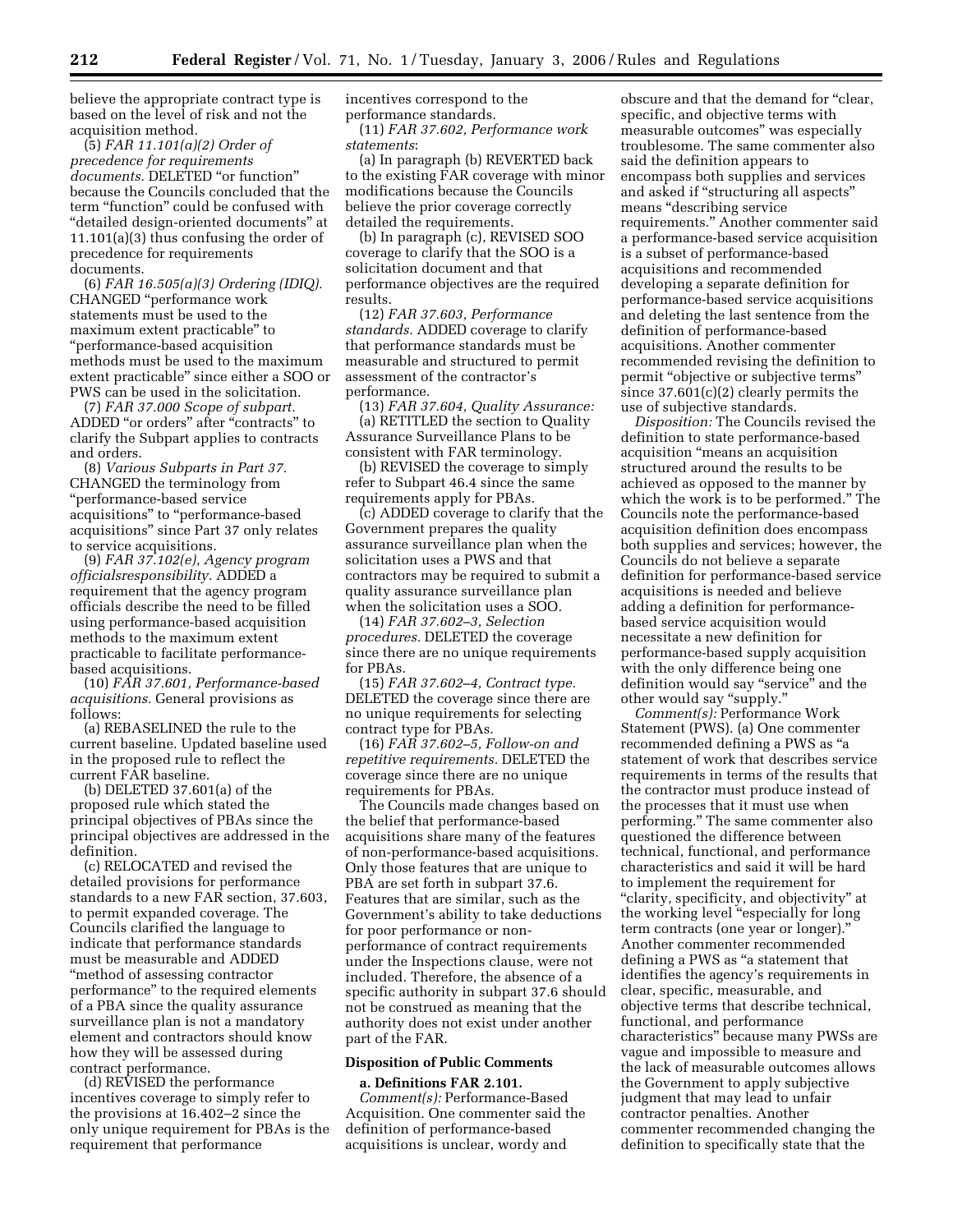PWS is a type of SOW so that readers would understand that they are essentially the same type of document and replacing ''objective terms that describe'' with ''that identifies the agency requirements in clear specific, outcome or results-based terms, and with specific deliverables and tasks identified''. The same commenter also questioned how to ''describe a requirement objectively.''

*Disposition:* The Councils revised the definition to say ''a statement of work for performance-based acquisitions that describes the required results in clear, specific, and objective terms with measurable outcomes.'' The Councils believe the results must be described in ''clear, specific, and objective terms'' to ensure both parties understand the requirements. The Councils also agree that the outcomes must be measurable and revised the rule at FAR 37.602–2 (now 37.603) to require that performance standards be measurable and structured in a way to permit assessment of the contractor's performance.

(b) One commenter said the ''desired outcome and/or performance objectives'' terminology at 37.601(d) for performance incentives was inconsistent with the definition of a performance work statement at 2.101.

*Disposition:* The Councils agree the terminology was inconsistent. Instead of revising the language, the Councils deleted that part of the coverage since performance incentives are covered at FAR 16.402–2. When performance incentives are used, the rule at 37.601(b)(3) requires that the performance incentives correspond to the performance standards set forth in the contract.

*Comment(s):* Statement of Objectives (SOO). One commenter said the proposed definition could lead requirements and contracting personnel to think that a contract need contain only a SOO instead of a PWS. Another commenter said the definition is so broad that it is meaningless. The same commenter questioned the meaning of "high-level" and recommended adding ''as they relate to the instant procurement" after "key agency objectives.''

*Disposition:* The Councils revised 37.602 to clarify that the SOO is a Government prepared document for use in a solicitation that will form the basis for a PWS.

*Comment(s):* Quality Assurance Surveillance Plans. One commenter recommended adding a definition for quality assurance surveillance plan to be consistent with the July 2003

Interagency Task Force on Performance-Based Service Acquisition.

*Disposition:* Quality assurance surveillance plans are clearly addressed in FAR 46.401. The Councils are not aware of any issues related to the requirements in FAR 46.401. As these same requirements apply to Part 37, the Councils do not believe a new definition is necessary.

# **b. Agency-head responsibilities, FAR 7.103(r)**.

*Comment(s):* Three commenters said the assumption at 7.103(r) that greater use of performance-based service acquisitions methods and, therefore, fixed-price contracts should occur for follow-on acquisition was incorrect since the determination of appropriate contract type is based on level of risk and not the acquisition method, *i.e.*, performance-based service acquisitions.

*Disposition:* The Councils agree the appropriate contract type is based on the level of risk and not the acquisition method and revised the rule accordingly.

*Comment(s):* One commenter asked what checks are in place to ensure that agency heads actually prescribe procedures for ensuring that knowledge gained from prior acquisitions is used to further refine requirements and acquisition strategies.

*Disposition:* Issues of compliance with the FAR are beyond the scope of this rulemaking. The Councils note that the Government Accountability Office and other agency auditing functions (*e.g.*, DoD Inspector General) have responsibility for assessing agency compliance with the established regulations.

### **c. Content of written acquisition plans, FAR 7.105.**

*Comment(s):* One commenter recommended revising the rule at FAR 7.105 to require an explanation of the agency's compliance with the order of precedence for requirement documents at Part 11.101(a).

*Disposition:* Contracting officers are required to document the choice of product or services description types used in the acquisition plan - see FAR 7.105(b)(6). Therefore, additional coverage is not needed.

*Comment(s):* One commenter said the requirement at FAR 7.105(b)(4)(i) to ''provide rationale if a performancebased service acquisitions will not be used or if a performance-based service acquisitions is contemplated on other than a firm-fixed price basis'' should be changed since determining the appropriate contract type is independent of the acquisition approach used.

*Disposition:* The Councils agree that determining contract type is independent of the acquisition method used; however, the Councils believe it is appropriate to document why performance-based acquisition methods and firm-fixed prices were not used given the statutory order of precedence reflected in FAR 37.102(a)(2). The Councils note that these provisions were not changed by this rule.

**d. Describing agency needs, FAR 11.101**. One commenter said the rule revised the order of precedence for requirements documents by elevating function-oriented documents above detailed design-oriented documents and other standards or specifications. The commenter also recommended adding example of PWS or SOO to clarify the performance and function-oriented documents.

*Disposition:* The Councils did not intend to change the order of precedence at FAR 11.101. The Councils added ''function-oriented'' to ''performance-oriented'' documents to attempt to differentiate between a PWS and a SOO. Based on this comment, and after further deliberation, the Councils concluded that the term ''function'' could be confused with ''detailed design-oriented documents'' thus potentially changing the order of precedence for requirements documents. To avoid further confusion, the Councils deleted the term ''functionoriented.'' The Councils also added examples of what is meant by a ''performance-oriented document.''

**e. Types of contracts, FAR 16.505.**  One commenter said the rule at FAR 16.505(a)(3) that requires performance work statements to be used to the maximum extent practicable contradicts the reason for defining the SOO in the FAR. Another commenter said the provision should say performance-based service acquisitions must be used to the maximum extent possible instead of PWS since both PWS and SOO are acceptable alternative methods for solicitations.

*Disposition:* The Councils agree ''performance-based acquisitions'' not 'performance work statements" should be used to the maximum extent practical and the rule was revised accordingly.

**f. Scope of Part 37**. One commenter recommended revising the rule at FAR 37.000 to reflect a ''preference'' instead of a ''requirement'' for the use of performance-based service acquisitions to be consistent with the statutory provisions.

*Disposition:* The Councils believe ''requiring'' performance-based acquisition methods to the maximum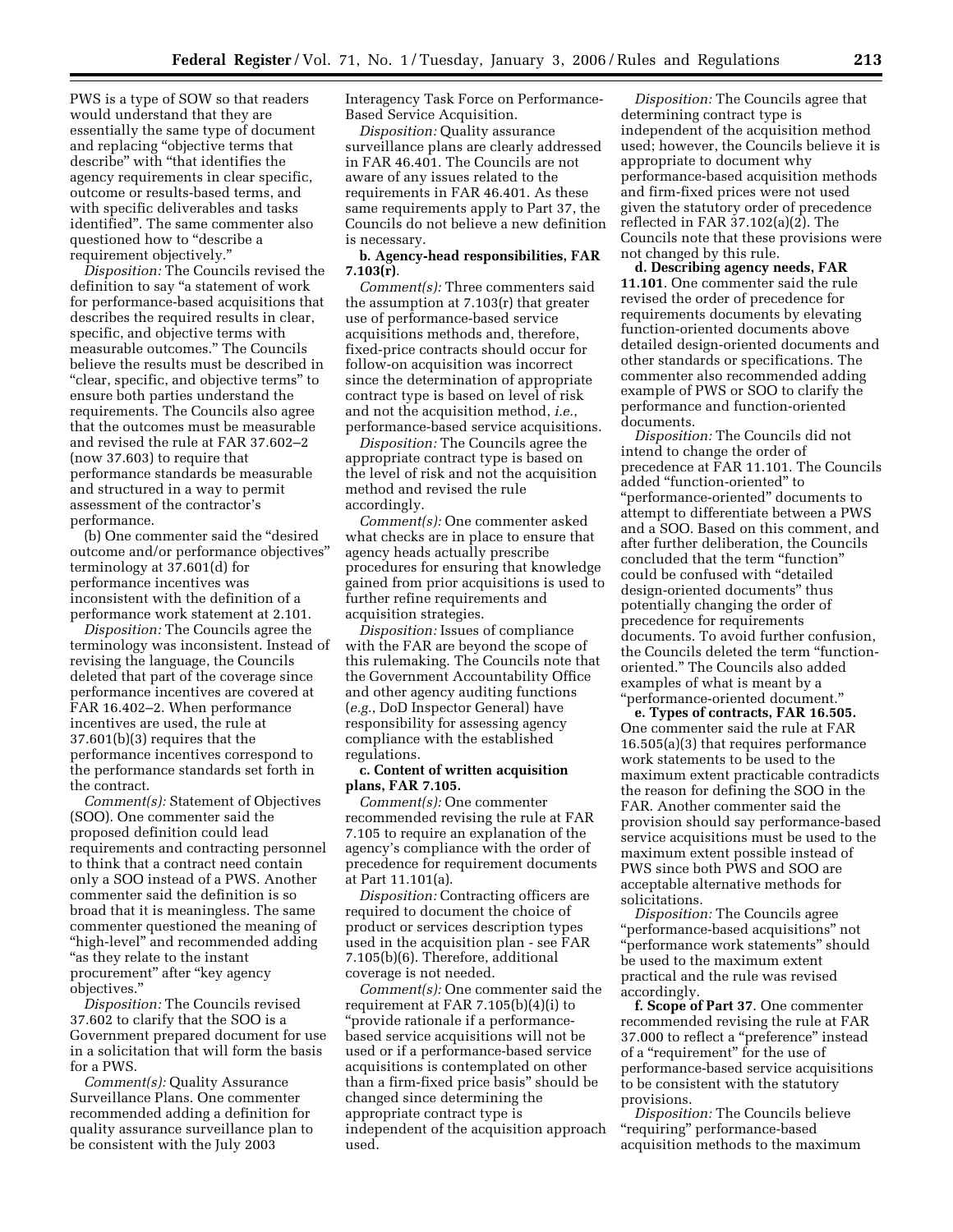extent practicable has the same meaning as the statutory ''preference'' for performance-based acquisition. The Councils note the provisions discussed above were not changed by this rule.

**g. Service contracts policy, FAR 37.102.** One commenter recommended revising the rule at FAR 37.102(a)(1) to say ''performance work statements and quality assurance surveillance plans'' instead of ''performance-based service acquisition methods'' because the term ''performance-based service acquisitions methods'' is needlessly vague.

*Disposition:* While performance work statements and quality assurance surveillance plans are important elements of performance-based acquisitions, they are not the only elements, *e.g.* SOO, performance standards. The Councils believe it would be redundant to list all of the elements of performance-based acquisition each time the term is used.

**h. Contracting officer responsibility FAR 37.102.** One commenter recommend revising the rule at FAR 37.103(c) to clarify that the technical/ program personnel initiating the procurement must provide input to the contracting officer to enable the contracting officer to ensure performance-based contracting is used to the maximum extent possible.

*Disposition:* DoD, GSA, and NASA agree that the program personnel initiating the procurement need to describe the need to be filled using performance-based acquisition methods and revised the rule accordingly. However, the Councils revised FAR 37.102(e) instead of FAR 37.103(c) as suggested by the commenter since agency program official responsibilities are described in FAR 37.102(e).

**i. Scope of subpart for performancebased service acquisition, FAR 37.600.**  One commenter recommended revising the rule at FAR 37.600 to specify that the subpart is applicable to "delivery" orders as well as ''task'' orders since performance-based service acquisitions are not limited to service acquisitions.

*Disposition:* While performance-based acquisitions encompass both supplies and services, the provisions in Part 37 only relate to contracts for services. Therefore, a reference to "delivery' orders in Part 37 is inappropriate because ''delivery'' orders are used to acquire supplies see FAR 16.501–1. The rule at FAR 37.000 has been revised to indicate that FAR Part 37 applies to orders for services, as well as contracts.

### **j. General provisions for performance-based service acquisition, FAR 37.601.**

*Comment(s):* One commenter recommended revising the language at FAR 37.601(a) of the proposed rule to say ''describing the Government's requirements in terms of the results that the contractor must produce instead of the processes that it must use when performing'' instead of ''expressing the Government's needs in terms of required performance objectives and/or desired outcomes, rather than the method of performance.''

*Disposition:* The Councils agree the requirements should be expressed in terms of the results the contractor is expected to achieve and revised the terminology throughout the rule.

*Comment(s):* One commenter said the rule ignores the provisions the Councils recently added to FAR 37.601(a) to implement Section 1431 of the Services Acquisition Reform Act of 2003 (SARA) which provided governmentwide authority to treat certain performancebased contracts or task orders for services as commercial items under certain circumstances.

*Disposition:* The commenter is addressing provisions the Councils added in FAR case 2004–004, Incentives for Use of Performance-Based Contracting for Services, which implemented sections 1431 and 1433 of the National Defense Authorization Act for Fiscal Year 2004. That rule reorganized the existing provision at FAR 37.601 into a new paragraph (a) and added a new paragraph (b) which references FAR 12.102(g) for the use of Part 12 procedures for performancebased contracting. The Councils acknowledge the proposed rule did not properly reflect the changes made by FAR case 2004–004. The Councils have revised the rule to reflect the provisions added in FAR case 2004–004 modified to reflect the revised terminology, *i.e.*, change performance-based contracting to performance-based acquisitions.

*Comment(s):* One commenter recommended changing the proposed rule at FAR 37.601(c)(1) to say a PBSA contract or order shall include ''PWS or SOO.''

*Disposition:* While solicitations can include either a PWS or a SOO, the resulting contract or order must include only a PWS. Therefore, the Councils did not revise the rule as recommended.

*Comment(s):* One commenter recommended replacing ''measurable performance standards'' with ''clear performance standards.'' Another commenter recommended revising the rule to require use of commercial language and practices when establishing performance standards and measuring performance against standards. Another commenter suggested using the terms "quantitative" and ''qualitative'' in lieu of ''objective''

and ''subjective'' because the terms are more appropriate and less open to misinterpretation. Another commenter said the rule addressed the critical element of measurable performance standards but recommended additional provisions to require the standards to be practicable, reliable, and valid and where feasible, use customary commercial language and practices.

*Disposition:* Performance standards must be measurable to enable assessment of the services performed. The Councils agree the performance standards can be quantitative or qualitative but believes it is not necessary to say so. As to using customary commercial language and practices, the Councils believe customary commercial language and practices may not always fully satisfy the Government's needs. Therefore, the Councils did not mandate their use; however, the Councils note nothing in the rule precludes their use.

*Comment(s):* Performance incentives, FAR 37.601.(a) One commenter said the rule eliminates the link between performance and payment since incentives and disincentives are now optional which means contractors can be paid in full when performance is less than acceptable as long as the Government describes its requirements objectively. Another commenter said that ''to have a PBSC without incentives is to render the whole concept of measuring performance meaningless – especially if by default the only available remedy for sub par performance is termination for default.'' The same commenter also said the rule should use "damages" instead of "negative incentives" because the term ''negative incentives''implies penalties that are not necessarily proportionate to the damage done to the Government. Another commenter said the ''Inspections of Services'' clauses dating from 1984 and 1993 mandate negative incentives and the proposed rule suggests that negative incentives are optional.

*Disposition:* The requirements for using performance incentives for performance-based acquisitions are no different than those for any other acquisition method, *i.e.*, performance incentives should be used when the quality of performance is critical and the incentives will likely motivate the contractor's performance. As stated in FAR 16.402–2(a), the performance incentives should relate profit or fee to the results achieved by the contractor compared with the specified targets, *i.e.*, the performance standards in the contract. The Councils note that performance incentives relate the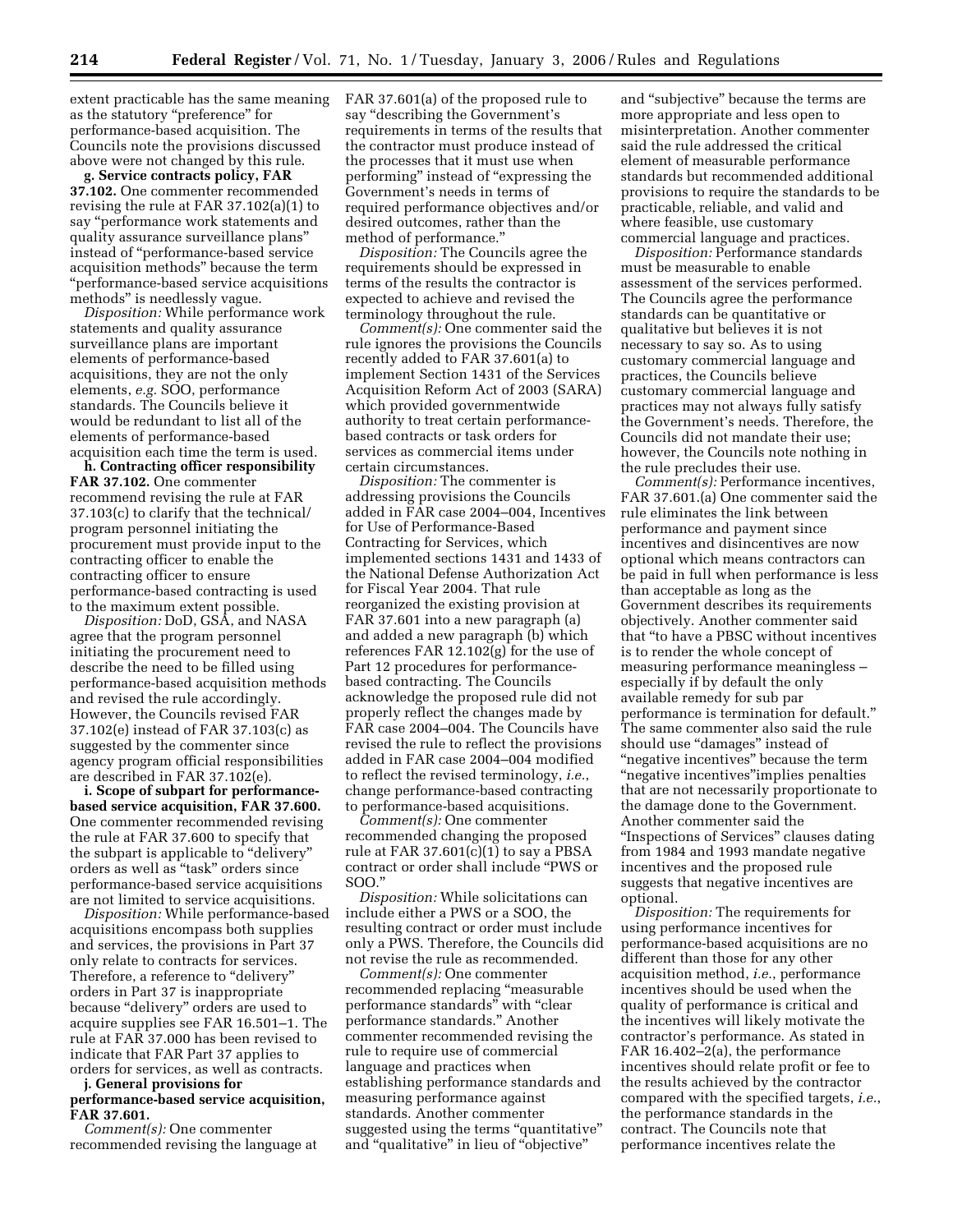amount of profit or fee payable under the contract to the contractor's performance, not the Government's actual ''damages'', and that the term "negative incentives" is used in the provisions at FAR 16.402–2(b). Performance incentives, when included in a contract, are in addition to the Governments rights under the Inspection of Services clause. The Councils revised the rule to clarify that performance incentives for performance-based service acquisitions are the same as performance incentives for non-performance-based contracts.

(b) One commenter said the rule should refer to FAR Subpart 16.4 if other types of incentive such as cost incentives apply and recommended clarifying that performance incentives are not always needed for performancebased service acquisitions contracts.

*Disposition:* Incentives other than performance incentives may be appropriate for performance-based service acquisitions and the rule does not preclude the use of those other incentives. The rule addresses performance incentives because the Councils believe it is necessary to ensure that, when used, the performance incentives are tied to the performance standards specified in the performance work statement. The Councils agree that performance incentives are not always appropriate for performance-based service acquisitions and notes that the rule does not mandate their use, *i.e.*, the rule says ''if used.''

*Comment(s):* One commenter applauded the change to remove the requirement for price or fee reduction since the "Inspection of Services" clause gives the Government adequate recourse.

*Disposition:* The Councils agree that price or fee reduction flows from the inspection, warranty, and other clauses and that additional coverage is not needed in Part 37.

**k. Performance work statements and statements of objectives, FAR 37.602.** 

*Comment(s):* One commenter recommended a more complete description of the SOO to clarify that the resulting PWS is included in the contract. Another commenter recommended using the language in the proposed rule at FAR 37.602–1(c) as the definition of a SOO in FAR 2.101 because the language at FAR 37.602– 1(c) is clearer and more detailed and meaningful.

*Disposition:* The Councils revised the rule to clarify that a SOO is only used in the solicitation and that the resulting contract must include a PWS. The Councils also revised the definition of

SOO to clarify its meaning; however, the revised definition does not identify the elements of a SOO as suggested by the commenter because the Councils believe simply listing the elements would not adequately define the meaning of a SOO.

*Comment(s):* Another commenter recommended making the proposed coverage for performance work statements consistent with the definition at FAR 2.101 to avoid confusion.

*Disposition:* The final rule revises the wording of FAR 37.602(b) to emphasize that the purpose of the performance work statement is to express the results the Government desires.

*Comment(s):* One commenter said the Government is writing performance work statements with ''100% of the time'' as the target performance and the rule should address when 100 percent is appropriate, *e.g.*, for mission critical systems.

*Disposition:* Contracting officers and program personnel must have the flexibility to decide the appropriate level of performance based on the specifics of the acquisition. The Councils do not believe it is feasible or necessary to define when "100%" is the appropriate performance level.

*Comment(s):* One commenter said that while implied in the proposed rule at FAR 37.601(b) and 37.601(c), the rule does not specifically state that a PWS must be developed and incorporated into the contract or order when the solicitation includes a SOO.

*Disposition:* The Councils note that the proposed rule at FAR 37.601(c) and the final rule at FAR 37.601(b)(1) both require performance-based contracts, including orders, include a PWS; however, the final rule at FAR 37.602 clearly states that the SOO does not become part of the contract.

### **l. Quality assurance surveillance plans, FAR 37.604**

*Comment(s):* One commenter recommended revising the rule to say quality assurance surveillance plans are internal government documents that should not be incorporated into contracts because the Government should not make its quality assurance plan contractually binding or disclose the plan to the contractor since unannounced inspections are often essential to sound quality assurance. Two other commenters recommended making quality assurance surveillance plans mandatory elements of performance-based acquisition. One of the commenters also said the rule does not clearly state whether or not quality assurance surveillance plans are required and questioned whether the

quality assurance surveillance plans were required for non-performancebased acquisitions procurement.

*Disposition:* The Councils agree the FAR should not require inclusion of quality assurance surveillance plans in all performance-based acquisitions; however, the Councils believe there may be circumstances when it could be appropriate to include the quality assurance surveillance plans in the contract, *e.g.*, the quality assurance surveillance plans outlines the method of assessing contractor performance against the performance standards. The Councils note that nothing in the rule requires that the QASP be incorporated in the contract. While the Councils believe the FAR should not mandate inclusion of a quality assurance surveillance plans in all performancebased acquisitions, the Councils do believe all performance-based acquisitions should contain the method of assessing contractor performance against performance standards and the Councils revised the rule accordingly. Lastly, the Councils believe the quality assurance coverage in FAR Subpart 37.6 has led to significant confusion and notes that much of the quality assurance coverage in FAR Subpart 37.6 duplicates coverage in FAR Subpart 46.4, Government Contract Quality Assurance. As the same requirements apply to performance-based acquisitions, the Councils eliminated the duplicative coverage from FAR Subpart 37.6.

*Comment(s):* One commenter recommended replacing the term ''desired outcomes'' with ''requirements'' to be consistent with the definition of a performance work statement at FAR 2.101.

*Disposition:* The Councils agree the terminology was inconsistent with the performance work statement definition and the rule no longer uses the terminology.

*Comment(s):* One commenter recommended adding the responsibilities of the Government, including the responsibility to provide performance feedback to the contractor on a regular basis and in an objective fashion, to the rule.

*Disposition:* The Councils believe Government personnel notify contractors when they believe the contractors are not meeting the contract quality requirements in the contract; however, the contractor, not the Government, is responsible for meeting the contract quality requirements. As with any acquisition, the level of contract quality requirements and Government contract quality assurance surveillance will vary based on the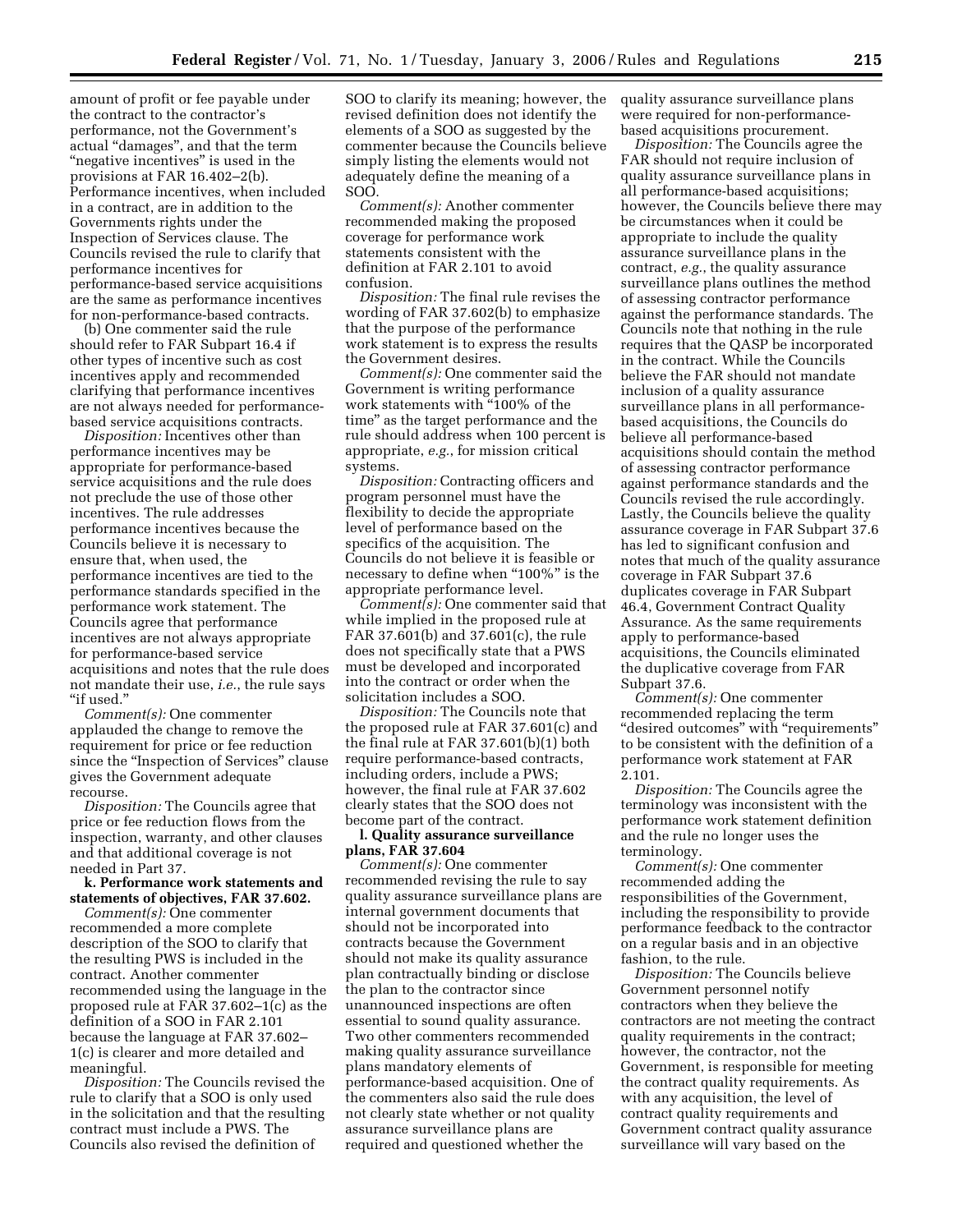particular acquisition. In some cases, the quality assurance surveillance may be limited to inspection at time of acceptance.

*Comment(s):* One commenter recommended changing the title of FAR 37.602–2 from ''Quality Assurance'' to ''Quality Assurance Surveillance Plan'' (QASP) to be consistent with the ''Seven Steps Guide'' or changing the title to ''Performance Management Plan'' or ''Performance-Based Management Plan'' to ensure the plans do not become checklists to measure performance.

*Disposition:* The Councils renamed the section of the rule to ''Quality Assurance Surveillance Plan'' to be consistent with FAR terminology. The Councils do not understand how changing the title would ensure that the plans were not used as checklists.

**m. Selection procedures, FAR 37.602–3.** One commenter said requiring agencies to use competitive negotiations when appropriate suggests that competitive negotiations is better than other contracting methods when it comes to obtaining best value which seems to be inconsistent with the definition of best value in FAR 2.101 and 6.401(b).

*Disposition:* The Councils agree the rule was inconsistent with the definition of best value and the provisions at FAR 6.401 that permit use of competitive proposals when sealed bids are not appropriate. The Councils deleted the provisions at FAR 37.602–3 because they believe the competition requirements and best value are adequately addressed in FAR 6.401(b) and 2.101, respectively.

**n. Contract type and follow-on and repetitive requirements, FAR 37.602–4 and 37.602–5.** One commenter said assuming that services that can be ''defined objectively'' lend themselves more readily to fixed pricing than other services, has no basis in contracting fact or theory. Another commenter recommended deleting the first sentence of the proposed FAR 37.602–4 because it is critical to continue to stress the importance of selecting a contract type that motivates a contractor to perform at optimal levels while complying with the order of precedence. Another commenter said contract type should not limit performance-based service acquisitions use. Another commenter said the proposed language at FAR 37.602–4 (Contract Type) and 37.602–5 (Follow-on and repetitive requirements) adds to the general misconception that fixed-price contracts or task orders go hand-in-hand with performance-based service acquisitions. The commenter recommended changing both references to say the type of contract or order

issued should be appropriate for the type of work to be performed.

*Disposition:* The Councils agree that the rationale for selecting the appropriate contract type for performance-based acquisitions is no different than the rationale for selecting the appropriate contract type for nonperformance-based acquisitions. Fixedprice contracts are appropriate when the risk involved is minimal or can be predicted with an acceptable degree of certainty and a reasonable basis for firm pricing exists. While recognizing the statutory order of precedence at FAR 37.102(a)(2), nothing in the statutory order of precedence changes the rationale for selecting contract type. To avoid further confusion, the Councils eliminated the coverage from Subpart 37.6.

#### **o. General.**

*Comment(s):* One commenter expressed concern that the September 7, 2004, Office of Federal Procurement Policy(OFFP) memorandum, entitled ''Increasing the Use of Performance-Based Service Acquisition,'' rescinded the 1998 OFPP ''Guide to Best Practices for Performance-Based Service Contracting'' without any suitable replacement. The commenter said the Seven Steps to PBSA Guide does not provide sufficient guidance to meet the demonstrated needs of the agencies and entire acquisition community. The commenter hopes the Services Contracting Center of Excellence required by the SARA will provide meaningful information to assist Federal agencies with their performance-based service acquisitions efforts.

*Disposition:* The OFPP memorandum, guide, and Acquisition Center of Excellence for Service Contracting are beyond the scope of the Councils. They note OFPP is working with an interagency team to incorporate current policy, regulations, and vetted samples into the Government-wide PBSA guide, Seven Steps to PBSA. The Councils sent this recommendation to OFPP for its consideration.

*Comment(s)*: One commenter recommended repealing the term ''performance-based contracting'' because the rule does not clearly override the current FAR terminology.

*Disposition:* As detailed in the summary of the proposed rule in the **Federal Register**, the Councils are changing the term from ''performancebased contracting" to "performancebased acquisition.'' Additionally, once the final rule is published, the FAR will no longer have a definition for performance-based contracting.

*Comment(s):* One commenter said that performance-based acquisitions is

broader than PBSC and could be used for more innovative ways of procurement but just changing the name will not get people to do more performance-based work. Another commenter said the proposed rule is a strong and needed step toward clarifying actions and responsibilities, especially in addressing definitions and acquisition planning. Another commenter commends the Councils on this proposed guidance particularly on the encouragement of fixed-price contracts.

*Disposition:* The Councils agree that simply changing the name will not increase the use of performance-based acquisition; however, the rule also clarifies performance-based terms and elements. The Councils intend these clarifications to help increase the use of performance-based acquisition. Also, they revised the rule to clarify that the rationale for determining contract type is no different for performance-based acquisition than any other acquisition. While the Councils encourage the use of fixed-price contracts whenever appropriate, the Councils do not encourage the use of fixed-price contracts when it is not appropriate (*i.e.*, too much risk or no reasonable basis for firm pricing).

*Comment(s):* One commenter said the rule should contain a strong statement to emphasize that performance-based contracting requires an end product or service that can be measured and that labor hour instruments are level-ofeffort contracts with no definite deliverable.

*Disposition:* By definition, all contracts require delivery of supplies or performance of services. The deciding factor for performance-based acquisitions is whether or not the contract has measurable performance standards. The Councils believe that T&M/LH contracts can have measurable performance standards. Therefore, the rule does not preclude the use of T&M/ LH contracts for performance-based acquisitions.

*Comment(s):* Two commenters recommended consistent use of ''contract or order'' throughout the entire proposed rule.

*Disposition:* The Councils do not believe it is necessary to state "or order" after each use of ''contract,'' and to simplify the rule, the Councils identified orders in the Scope of part.

*Comment(s)*: One commenter said use of the term ''to the maximum extent practicable'' is vague and will provide an easy way to avoid performance-based acquisitions.

*Disposition:* The Councils believe the term ''to the maximum extent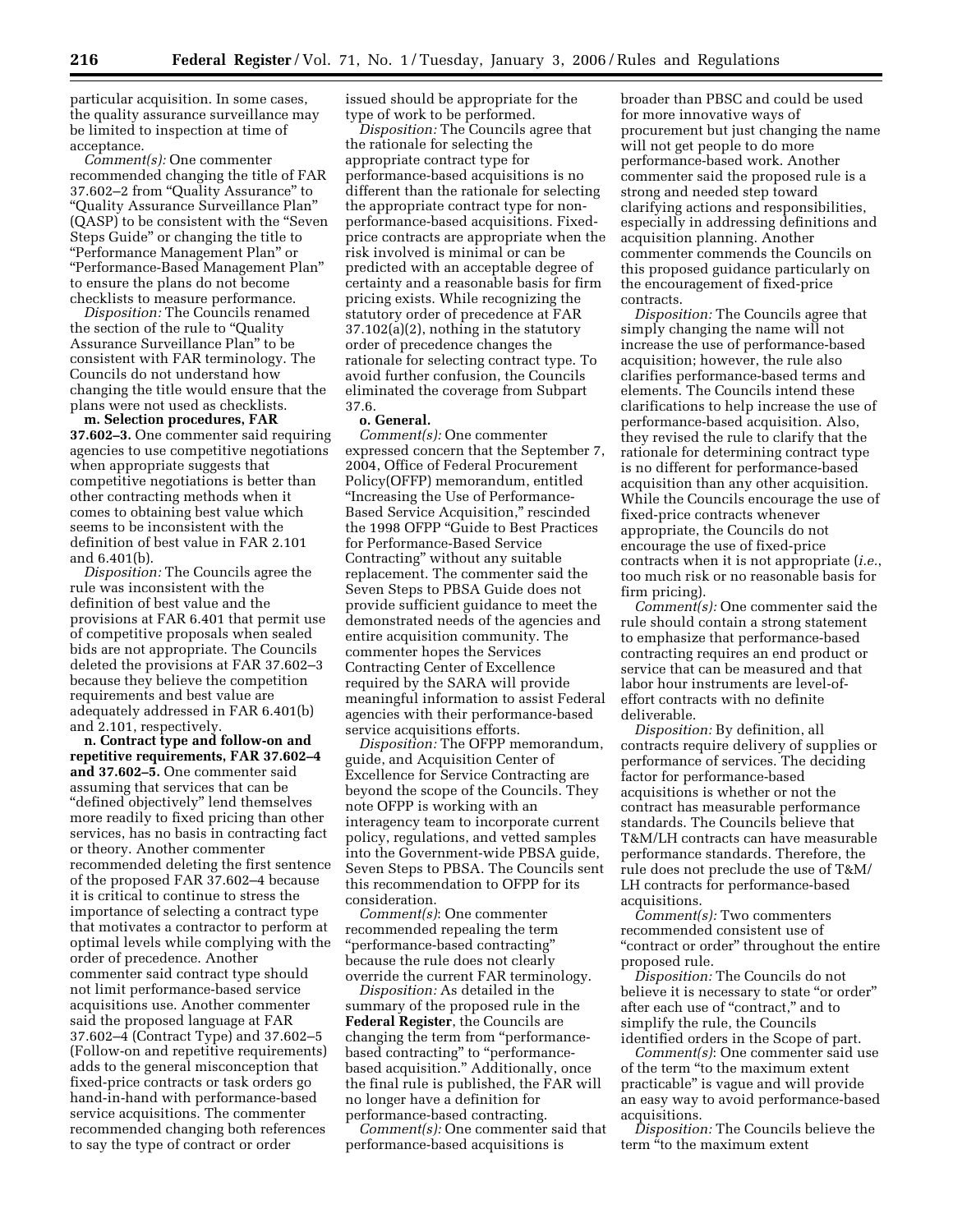practicable'' provides Contracting Officers the appropriate flexibility to determine when performance-based acquisition methods should be used to fulfill the agency's requirements.

*Comment(s):* One commenter said the rule does not address performance plans which are highlighted in AFI 63–124. The commenter also said the rule addresses contractor assessment but fails to address contract assessment and oversight which is required in Public Law 107–107. The Air Force uses a performance plan to document both contract and contractor assessment. Suggest you address contract oversight in this section.

*Disposition:* The requirements of Section 801 of Public Law 107–107 are unique to DoD. DoD unique requirements are addressed in the Defense Federal Acquisition Regulations and are beyond the scope of this rule.

*Comment(s):* One commenter stated "low-bid contracting" is valuable for purchasing services in the context of fair pre-qualification requirements and that the rule does not clearly provide for the two-step process. The commenter requested the Councils clarify when low-bid would be appropriate for performance-based acquisitions.

*Disposition*: The Councils assume the commenter is referring to sealed bidding procedures. Under those procedures, ''low-bid'' is only appropriate when the award will be based on price and pricerelated factors.

# **p. The following comments were submitted under FAR case 2004–004, but pertain to this FAR case.**

*Comment(s):* One commenter recommended changing the term "quality assurance" with "performance assessment'' in FAR 37.601(a)(2) to be consistent with DoD's ''Guidebook for Performance-Based Services Acquisitions.''

*Disposition:* Quality assurance is the term consistently used throughout the FAR to monitor contractor performance and to ensure compliance with contract requirements. The instructions contained in the referenced Guidebook pertain only to the Department of Defense.

*Comment(s):* One commenter suggested that the Councils move the reference to quality assurance surveillance plans from FAR 37.601(a)(2) and make it a new subparagraph (5) to emphasize the importance of quality assurance surveillance plans.

*Disposition:* See paragraph l for the discussion of changes to the rule for quality assurance surveillance plans.

*Comment(s):* One commenter recommended changing the language in FAR  $12.102(g)(1)(iv)$  to: "Includes appropriate quality assurance provisions (see 12.208)'' instead of ''includes a quality assurance surveillance plan.''

*Disposition*: The Councils deleted the requirement to include a quality assurance surveillance plan in the contract to be consistent with provisions in Part 37.

*Comment(s):* One commenter recommended revisions to FAR 37.601(a) to provide for additional flexibility when using performancebased contracts for services.

*Disposition:* FAR 37.601(a) was revised to provide clarification to agencies and the acquisition community on the use of performance-based service acquisitions techniques.

This is not a significant regulatory action and, therefore, was not subject to review under Section 6(b) of Executive Order 12866, Regulatory Planning and Review, dated September 30, 1993. This rule is not a major rule under 5 U.S.C. 804.

## **B. Regulatory Flexibility Act**

The Department of Defense, the General Services Administration, and the National Aeronautics and Space Administration certify that this final rule will not have a significant economic impact on a substantial number of small entities within the meaning of the Regulatory Flexibility Act, 5 U.S.C. 601, *et seq.*, because the rule does not impose any costs on either small or large businesses.

#### **C. Paperwork Reduction Act**

The Paperwork Reduction Act does not apply because the changes to the FAR do not impose information collection requirements that require the approval of the Office of Management and Budget under 44 U.S.C. 3501, *et seq.* 

# **List of Subjects in 48 CFR Parts 2, 7, 11, 12, 16, 37, and 39**

Government procurement.

Dated: December 22, 2005.

### **Gerald Zaffos,**

*Director, Contract Policy Division.* 

■ Therefore, DoD, GSA, and NASA amend 48 CFR parts 2, 7, 11, 12, 16, 37, and 39 as set forth below:

■ 1. The authority citation for 48 CFR parts 2, 7, 11, 12, 16, 37, and 39 continues to read as follows:

**Authority:** 40 U.S.C. 121(c); 10 U.S.C. chapter 137; and 42 U.S.C. 2473(c).

# **PART 2—DEFINITIONS OF WORDS AND TERMS**

■ 2. Amend section 2.101 in paragraph (b)(2) by removing the definition ''Performance-based contracting'' and adding, in alphabetical order, the definitions ''Performance-based acquisition (PBA)'', ''Performance Work Statement'', and ''Statement of Objectives (SOO)'' to read as follows:

### **2.101 Definitions.**

- \* \* \* \* \*
	- (b) \* \* \*
	- $(2)$  \* \* \*

*Performance-based acquisition (PBA)*  means an acquisition structured around the results to be achieved as opposed to the manner by which the work is to be performed.

*Performance Work Statement (PWS)*  means a statement of work for performance-based acquisitions that describes the required results in clear, specific and objective terms with measurable outcomes.

\* \* \* \* \* *Statement of Objectives (SOO)* means a Government-prepared document incorporated into the solicitation that states the overall performance objectives. It is used in solicitations when the Government intends to provide the maximum flexibility to each offeror to propose an innovative approach.

\* \* \* \* \*

\* \* \* \* \*

# **PART 7—ACQUISITION PLANNING**

■ 3. Amend section 7.103 by revising paragraph (r) to read as follows:

# **7.103 Agency-head responsibilities.**

(r) Ensuring that knowledge gained from prior acquisitions is used to further refine requirements and acquisition strategies. For services, greater use of performance-based acquisition methods should occur for follow-on acquisitions.

\* \* \* \* \* ■ 4. Amend section 7.105 by— ■ a. Removing from the last sentence of the introductory text "contracting" and adding "acquisition" in its place; ■ b. Revising the last sentence in

paragraph  $(b)(4)(i)$ ; and

■ c. Removing from paragraph (b)(6) ''contracting'' and adding ''acquisition'' in its place.

The revised text reads as follows:

**7.105 Contents of written acquisition plans.** 

- \* \* \* \* \*
- (b) \* \* \*
- (4) *Acquisition considerations.*

(i) \* \* \* Provide rationale if a performance-based acquisition